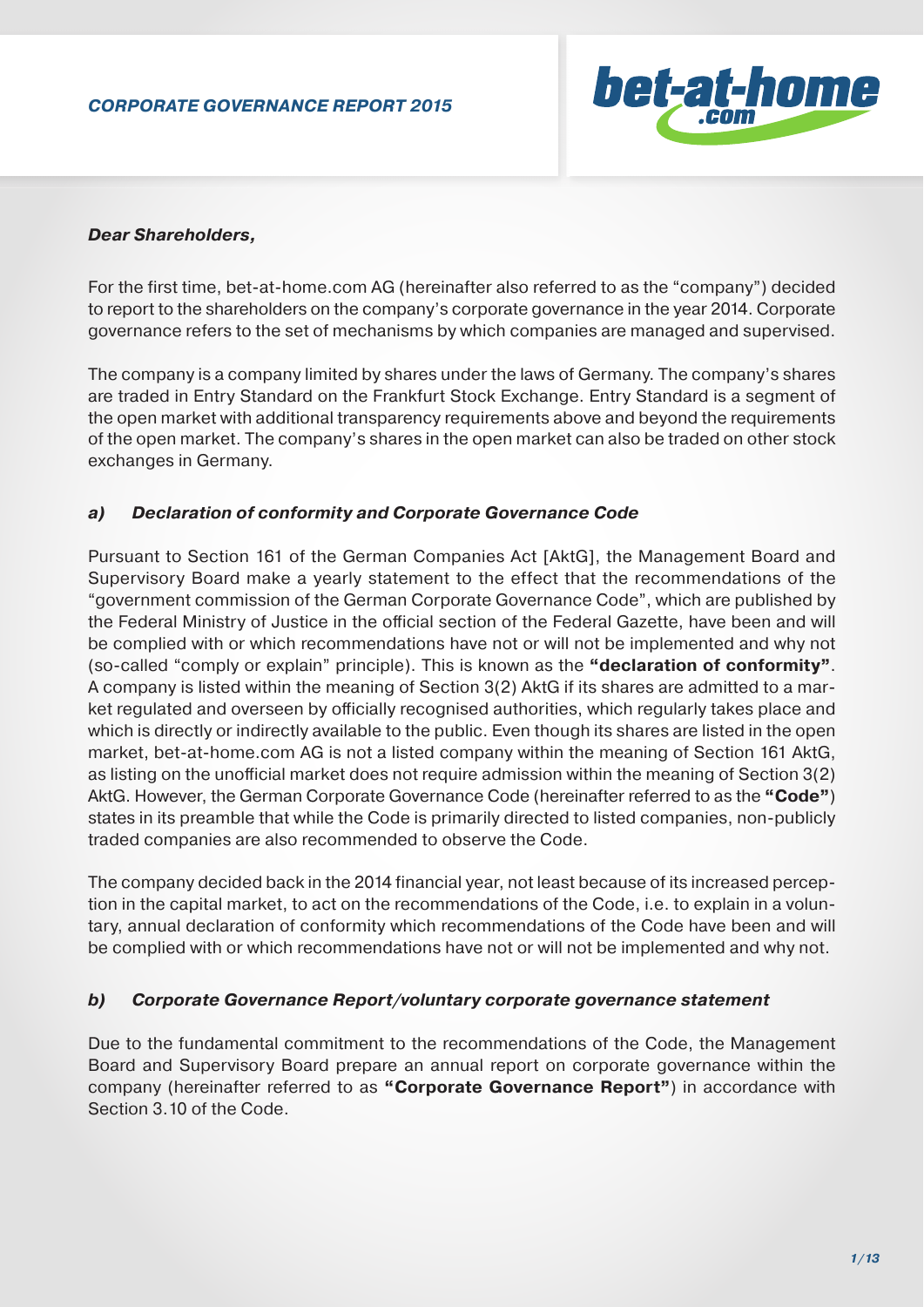

The Code provides for the following content of the Corporate Governance Report:

- according to Section 5.4.1 of the Code, the objectives of the Supervisory Board regarding its composition (diversity) and the status of their implementation,
- according to Section 6.2 of the Code, disclosure of the entire holdings of all members of the Management Board and Supervisory Board in shares in the company and
- according to Section 7.1.3 of the Code, information on share option programmes and simi lar share-based incentive systems within the company unless this information is already pro vided in the financial statements, consolidated financial statements or compensation report.

The Management Board and Supervisory Board are to publish the Corporate Governance Report along with the "corporate governance statement". The corporate governance statement is laid down in Section 289a of the German Commercial Code [HGB]. Accordingly, listed companies limited by shares have to include a corporate governance statement in their management report. The corporate governance statement can also be made available to the public on the company's website.

The corporate governance statement is to include (i) the declaration of conformity, (ii) relevant information on corporate governance practices, and (iii) a description of the working procedure of the Management Board and Supervisory Board as well as the composition and working procedure of their committees. Listed companies must also (iv) perform the determination in accordance with Sections 76 (4) and 111 (5) AktG, disclose if the targets set for the reporting period have been met and provide reasons if this has not been the case. As the company is not a listed company limited by shares in a legal sense (see above), it is not required to issue a corporate governance statement. Nevertheless, the company has decided to voluntarily include the information required by Section 289a of the German Commercial Code in the Corporate Governance Report by way of a corporate governance statement in accordance with the previous paragraphs (i) to (iii). Disclosures on the previous paragraph (iv) are included in the Corporate Governance Report if this appears to be useful.

## *c) Voluntary compensation report*

Section 4.2.5 of the Code assumes that the principles of the compensation system for members of the Management Board are presented in a compensation report as part of the management report. Section 289(2), No. 5, of the German Commercial Code states that the principles of the compensation system must be presented in the management report if the company is a listed company limited by shares. A similar provision for the group management report is contained in Section 315(2) of the German Commercial Code. As the company is not listed, there is no statutory basis to prepare a compensation report as part of the management report or group management report.

The company has decided, however, to include a voluntary compensation report in the Corporate Governance Report (hereinafter referred to as the "compensation report"). This also includes disclosure of the information required by the Code in relation to the Supervisory Board, unless the declaration of conformity states otherwise).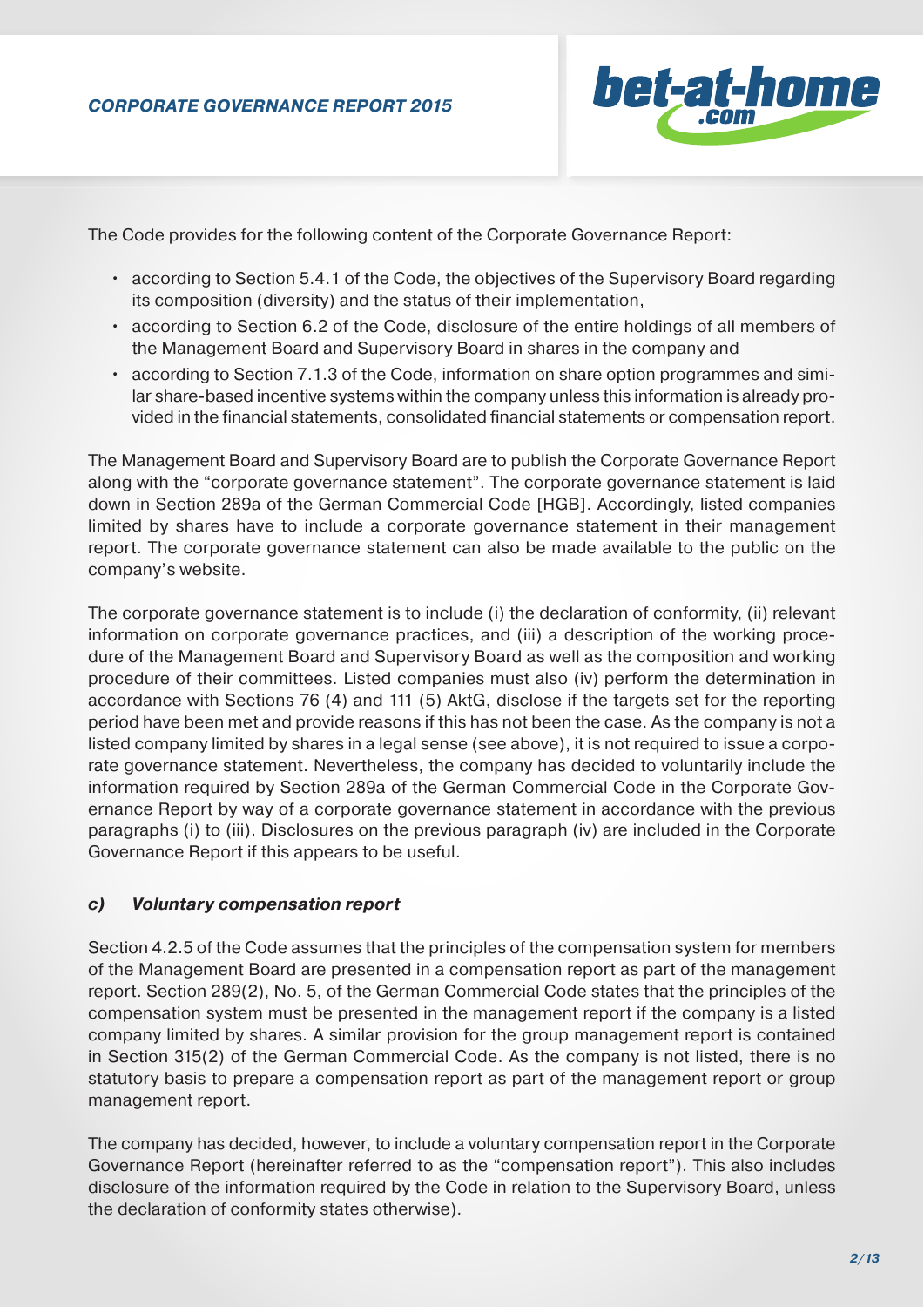

### *I. Voluntary declaration of conformity in accordance with Section 161 AktG*

On 10 March 2016, the Management Board and Supervisory Board issued the following voluntary declaration of conformity:

Voluntary declaration of conformity of the Management Board and Supervisory Board of bet-at-home.com AG with the German Corporate Governance Code in accordance with Section 161 AktG

Pursuant to Section 161 of the German Companies Act [AktG], the Management Board and Supervisory Board of listed companies are required to make a yearly statement to the effect that the recommendations of the "government commission of the German Corporate Governance Code" ("Code"), which are published by the Federal Ministry of Justice in the official section of the electronic Federal Gazette, have been and will be complied with or which recommendations have not or will not be implemented and why not. Shareholders must be given permanent access to the declaration in accordance with Section 161 AktG, the so-called declaration of conformity.

The Management Board and Supervisory Board of bet-at-home.com AG herewith voluntarily declare, i.e. without any obligation within the meaning of Section 161 AktG, that bet-at-home.com AG has been implementing the recommendations of the German Corporate Governance Code in the version dated 24 June 2014 until the date of the issuance of this Declaration of Conformity with the exceptions disclosed in March 2015.

Furthermore, the Management Board and Supervisory Board of bet-at-home.com AG voluntarily declare, i.e. without any obligation within the meaning of Section 161 AktG, that bet-at-home.com AG will implement the recommendations of the German Corporate Governance Code in the version dated 5 May 2015 with the following exceptions (the sections below are those of the Code in the version dated 5 May 2015):

#### *Deductible for the D&O policy for the Supervisory Board (Section 3.8)*

The company has a D&O policy without any deductible for the members of the Supervisory Board. In the view of the company, such a deductible is not necessary to ensure the motivation and sense of responsibility of the members of the Supervisory Board. A deductible could even run counter to the company's efforts to obtain people of excellence from within Germany and abroad for its Supervisory Board. The Supervisory Board was also expressly excluded (Section 116 AktG) from the new statutory measures on the deductible for members of the Supervisory Board in the Act on the Appropriateness of Management Board Compensation [VorstAG] (§ 116 AktG).

#### *The Management Board must have a chairman (Section 4.2.1)*

No chairman of the Management Board has been appointed. The Management Board and Supervisory Board are of the opinion that the two members of the Management Board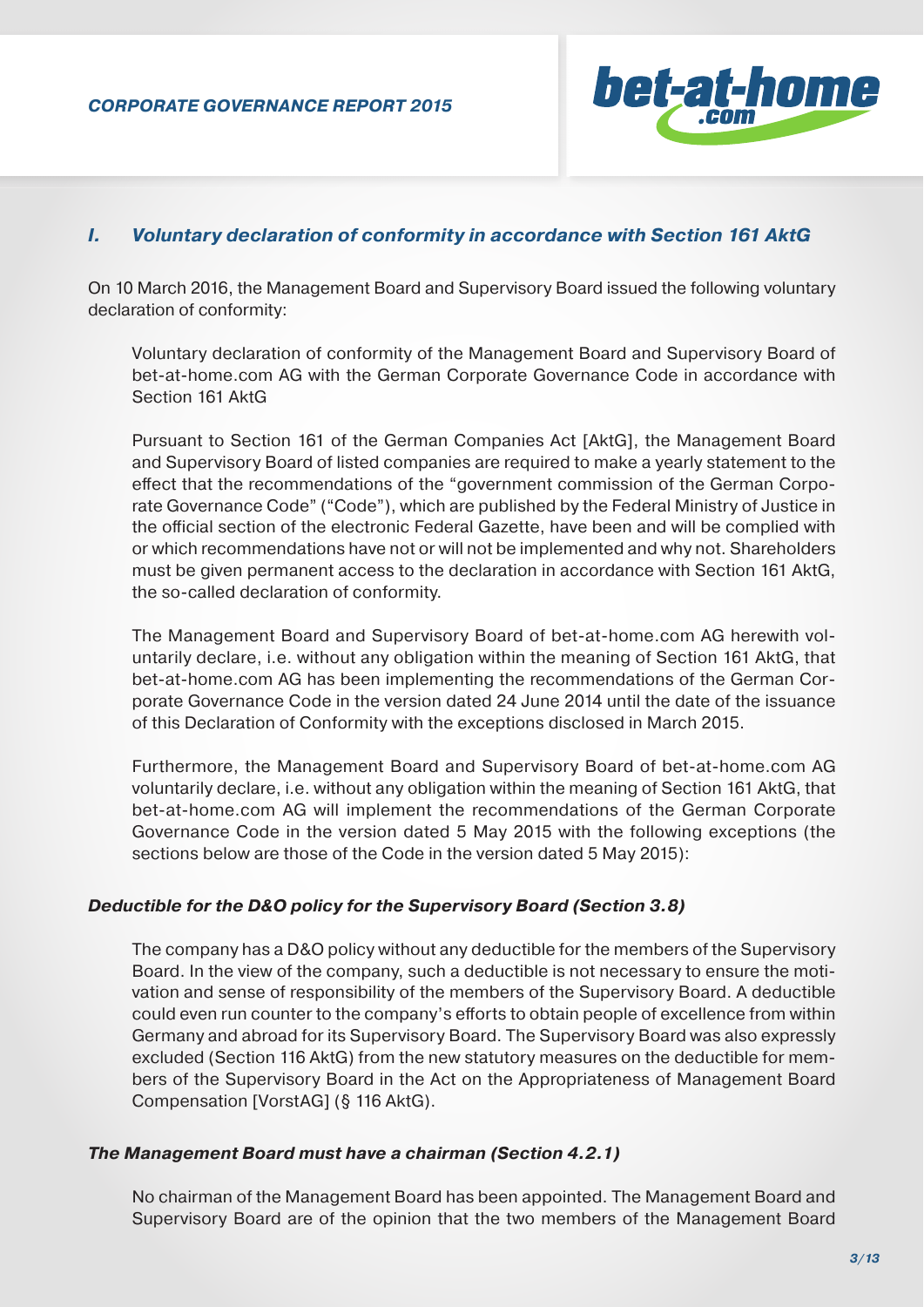

have worked together efficiently and like good colleagues hitherto. No need has therefore been seen to appoint a chairman thus far, especially since the Management Board presently consists of two people, for which the appointment of a chairman is not mandatory for organisational reasons either.

### *Disclosure of Management Board compensation (Section 4.2.5)*

Although not required by law to do so, the company includes a voluntary compensation report in its Corporate Governance Report.

The emoluments received by each member of the Management Board are not shown separately. The reason is that, as the Management Board consists of only two people, this would be of no additional informational value.

### *Committees (Article 5.3)*

Under the Articles of Association, the company's Supervisory Board consists of three members. Given this size, it would appear neither necessary nor expedient to set up committees, as the imaginable tasks of committees could be performed just as effectively and competently by the entire Supervisory Board.

#### **Composition of the Supervisory Board (Section 5.4.1)**

The Supervisory Board must set specific objectives for its composition. In accordance with the Code in the version of 5 May 2015, these objectives will now also include a regulated limit for the time spent serving by each member on the Supervisory Board. However, the determination of a regulated limit for the time spent serving by each member on the Supervisory Board appears to be not useful from today's perspective. A time limit specifying the maximum time spent by each member serving on the Supervisory Board cannot be properly determined in abstract terms. The Supervisory Board is of the opinion that it would make more sense to assess in each individual case if the time already spent by each member serving on the Supervisory Board could prevent the member from performing their future duties in a factual, proper and unbiased manner.

#### *Components and disclosure of Supervisory Board compensation (Section 5.4.6)*

Compensation of the members of the Supervisory Board includes the position of chairman but not that of deputy chairman. Nor does there appear to be a need to differentiate between a deputy chairman and ordinary member, as the participation of all members is required for resolutions in the Supervisory Board of three people, so that cases where the chairman is represented by the deputy rarely occur in practice.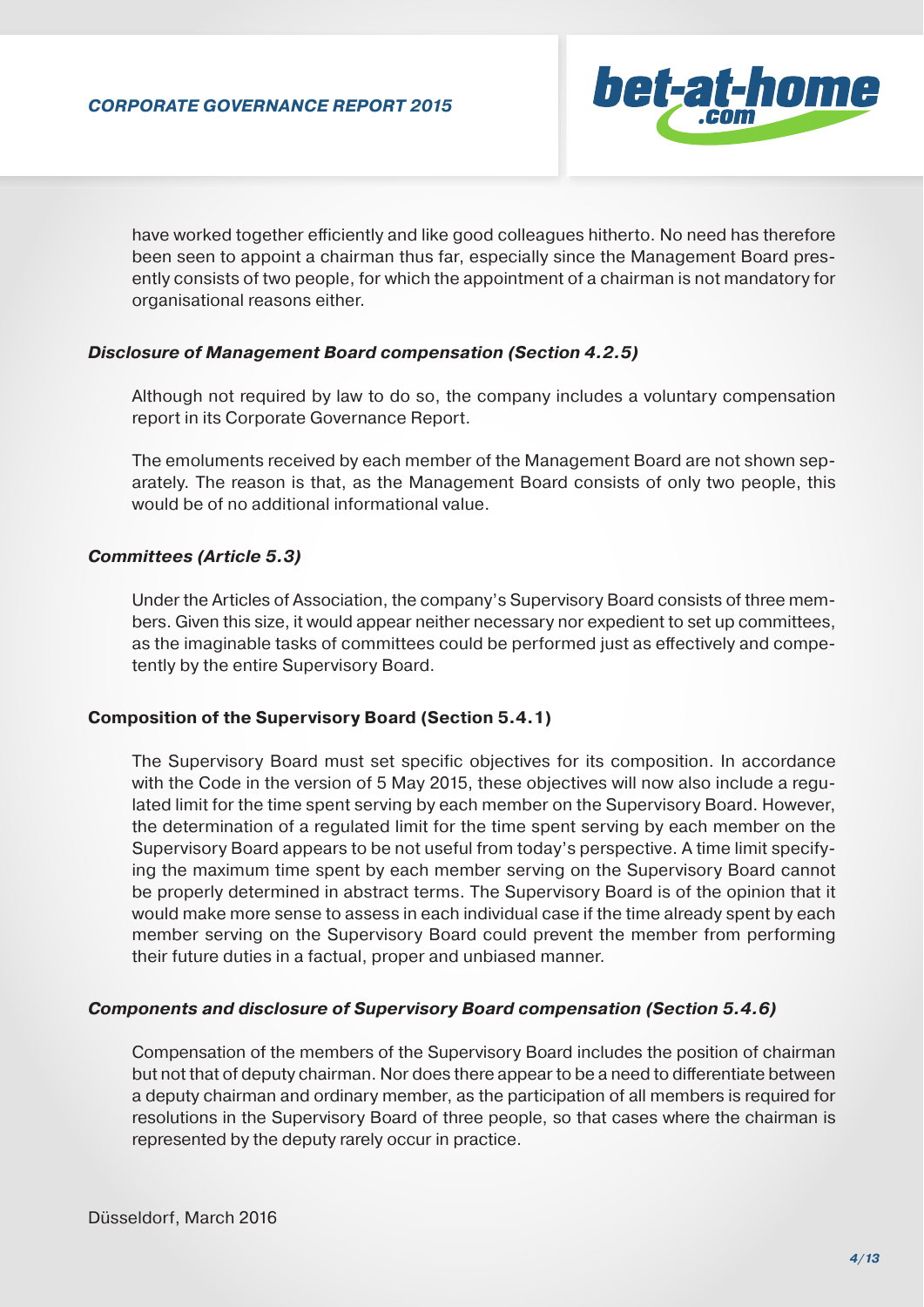

# *II. Disclosures required by Section 289a (2) Nos. 2 to 4 of the German Com mercial Code*

The company is a company limited by shares under the laws of Germany. It is therefore governed in particular by German company law and capital market regulations as well as the provisions of the Articles of Association and the rules of procedure for the Management Board and Supervisory Board.

A two-tier management and supervision structure arises from the Management Board and Supervisory Board. Both executive bodies are committed to the interests of the shareholders and the good of the company. The AGM is the company's third executive body. It serves the decisionmaking process of the shareholders.

### *1. Management Board*

The Management Board represents the company to the outside world. It conducts its business in accordance with the law, the Articles of Association and the rules of procedure for the Management Board and ensures suitable risk management. The Management Board develops the company's strategy, coordinates it with the Supervisory Board and ensures its implementation. The Management Board has the task of creating long-term value on its own responsibility. Under the principle of collective responsibility, the members of the Management Board share the responsibility for the entire management.

The Supervisory Board has issued rules of procedure for the Management Board. Under the rules of procedure for the Management Board, actions and business by the Management Board of fundamental importance require the approval of the Supervisory Board.

The Management Board makes regular, timely and comprehensive reports to the Supervisory Board about all material aspects of the business development, significant transactions and the current earnings situation including the risk situation and risk management. Deviations in the business development from plans and targets are explained to and discussed with the Supervisory Board. Furthermore, the Management Board regularly reports on compliance, i.e. the actions taken to comply with laws and company regulations, which fall under the Management Board's responsibility.

### *2. Supervisory Board*

The Supervisory Board advises the Management Board in the management of the company. It supervises its activities. The Supervisory Board appoints and dismisses the members of the Management Board, determines the compensation system for the members of the Management Board and agrees their respective compensation.

The Supervisory Board is involved in all decisions of fundamental importance to the company. The Supervisory Board can make certain transactions contingent on its approval. The main tasks of the Supervisory Board also include making nominations for election to the Supervisory Board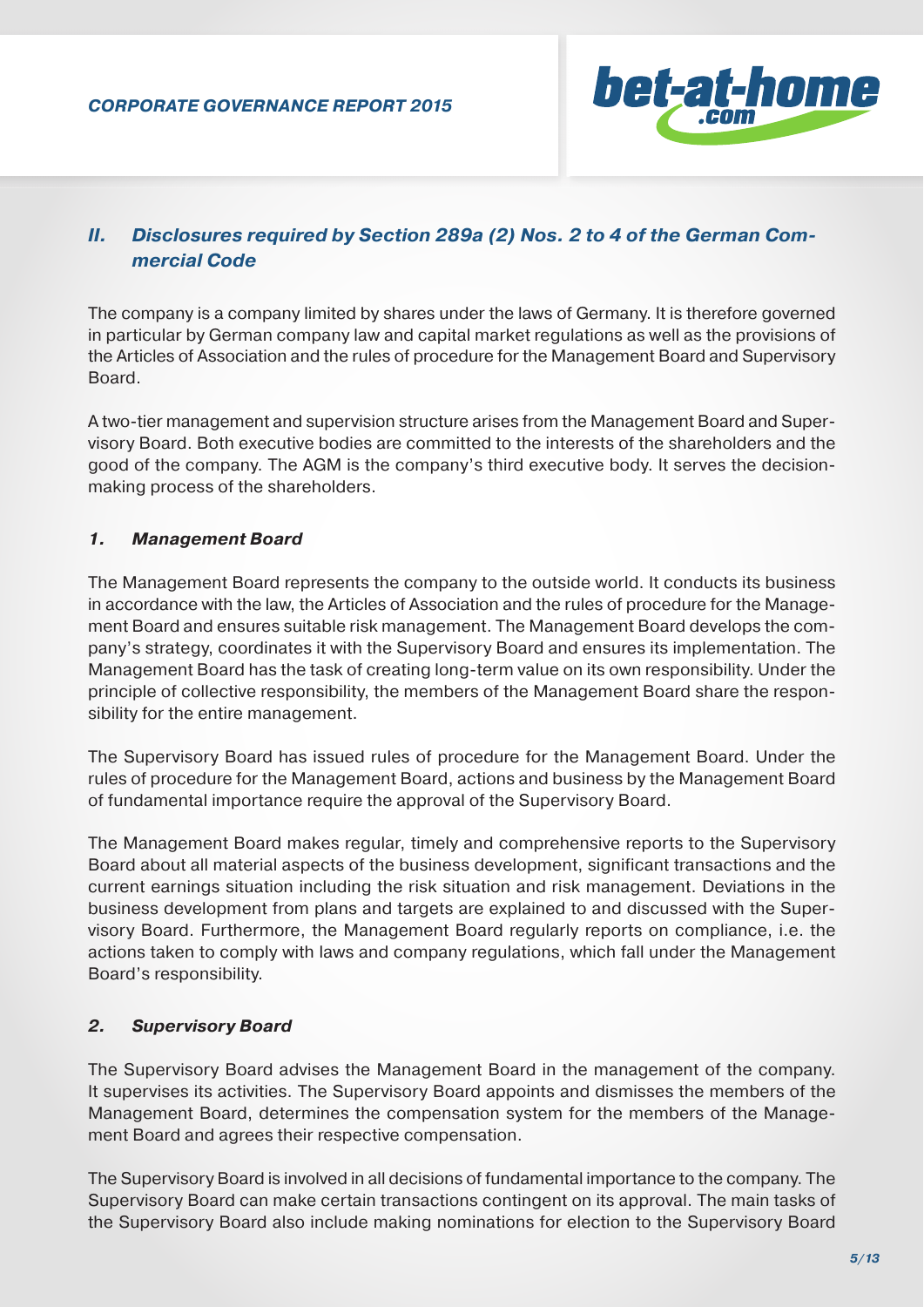

and for the appointment of the auditor. In this respect, the Management Board has no right of nomination.

The principles of cooperation in the Supervisory Board are laid down in the Supervisory Board's rules of procedure.

## *3. Annual General Meeting*

The shareholders safeguard their rights at the AGM. There they exercise their voting rights. The AGM is held annually within the first eight months of a financial year. The agenda for the AGM, including the reports and documents required for the AGM, is also posted on the company's website. To facilitate them in personally safeguarding their rights, the company places a proxy at the instruction of the shareholders. In calling the AGM, i.e. in notices to the shareholders, an explanation is given of how to submit proxy voting instructions prior to the AGM.

The AGM passes resolutions on granting discharge to the Management Board and Supervisory Board. It decides on the appropriation of the retained earnings and on the election of the auditor. The AGM is also responsible for decisions on corporate actions and approval of inter-company agreements and alterations to the Articles of Association.

### *4. Disclosures on corporate governance practices*

At the core of the management culture of the company and its subsidiaries are values enshrined in laws or company regulations and instructions. Of particular importance in this respect are concepts which further the interests in making a profit. By the same token, serious and comprehensive customer protection, in particular protection for youth and prevention, are of vital importance.

This is the basis of the common understanding between the management and staff to combine lasting growth with financial success and, at the same time, to take effective measures to prevent the negative impact of the services provided.

To achieve this objective, all staff must be aware of these demands and be willing and able to take responsibility for them. Taking one's own responsibility and initiative presumes an understanding of the company's strategy. Which is why the management regularly informs the staff about the company's objectives, current business development, market and its competition. Efficient management and cooperation therefore hinge on clearly defined company structures, areas of responsibility and workflows. In conjunction with defined yet ever improving processes, this structure makes it possible to align management activities to the company's objectives and to check on a regular basis whether those objectives have been achieved.

Particular importance is attached in this respect to the motivation and appreciation of the company's staff since high commitment, productivity and efficiency can only be achieved in a positively experienced work environment where people closely identify with the company and its objectives.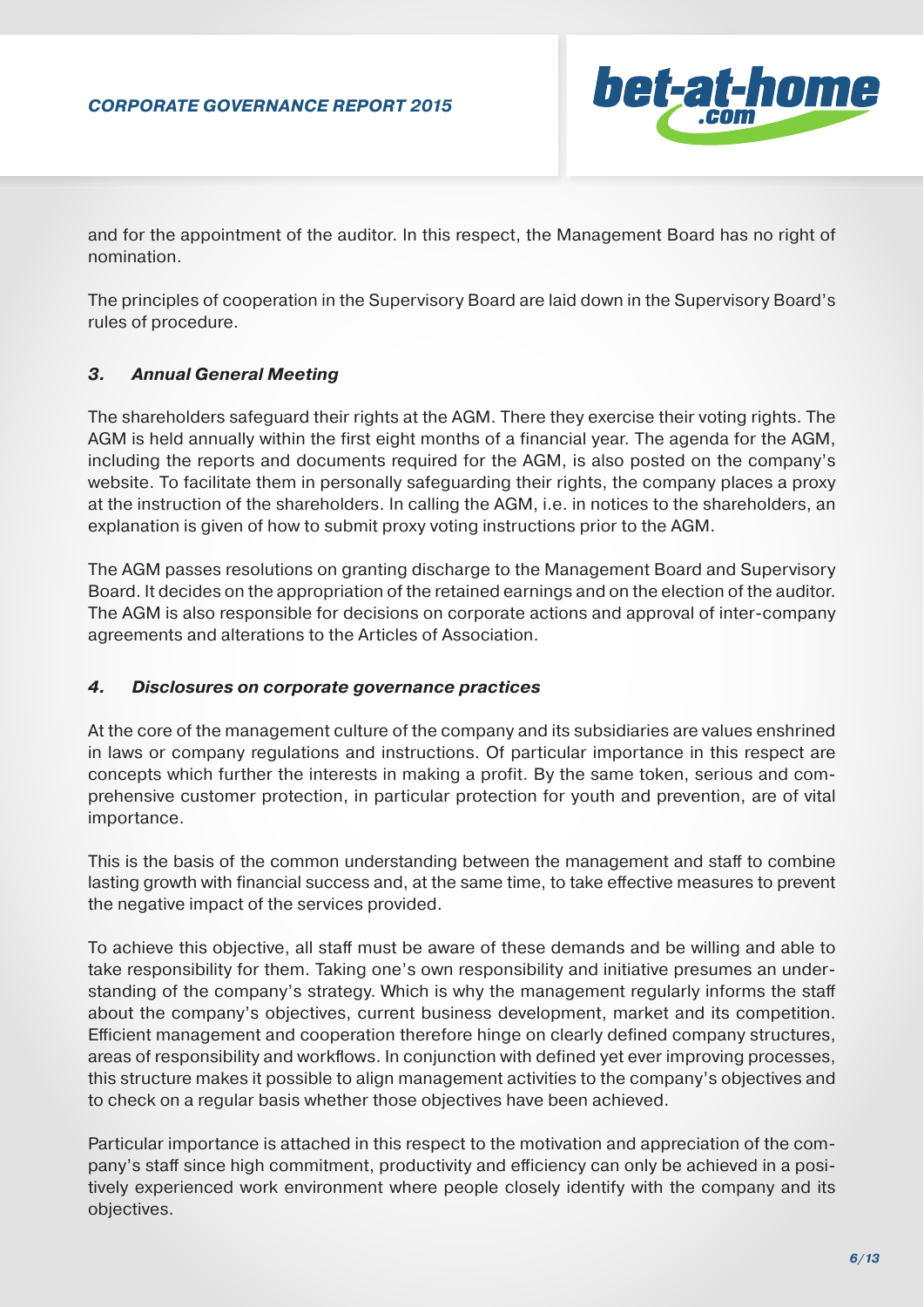

It is for this reason that the company promotes a balance between the expected high-quality and concentrated work performed in a dynamic market, on the one hand, and the needs and requirements of private life, on the other (work-life balance).

### *5. Compliance*

The Management Board is responsible for compliance with the law and company regulations and works towards that throughout the group company. In conducting its business, the bet-at-home AG Group must orient itself towards legal systems in different countries. This is especially true because of the different legislative conditions for betting and gambling, which are anchored in the free movement of goods and services enshrined in European law.

There where state licensing is possible in a European legal framework, our aim is to obtain licences and fulfil the respective requirements for the long term. In addition, we pay – mark you, also in countries seeking to maintain state betting and gambling monopolies and which restrict private providers – all applicable levies and taxes on betting and gambling.

We expect our staff to conduct themselves ethically and in accordance with the law in their daily business. For precisely as a provider of betting and gambling, maximum integrity is indispensable in our highly regulated markets in order to justify the trust instilled in us by the authorities and, above all, by our customers.

In training sessions conducted with the assistance of the respective compliance officers, our staff are familiarised with the relevant codes of conduct as well as the laws and regulations.

## *6. Accounting*

The consolidated financial statements of bet-at-home.com AG are prepared in accordance with the International Accounting Standards (IAS) and International Financial Reporting Standards (IFRS), by taking account of the interpretations of the Standing Interpretations Committee (SIC) and the International Financial Reporting Interpretations Committee (IFRIC).

The group management report and company financial statements are prepared in accordance with the provisions of the German Commercial Code.

Financial reports and half-year reports are published within the statutory deadlines and in accordance with the regulations for the Entry Standard segment of the Frankfurt Stock Exchange.

## *7. Transparency*

Our shareholders are informed, in particular, in the annual report and by the publication of important information as well as current press releases on significant events within the company and the group.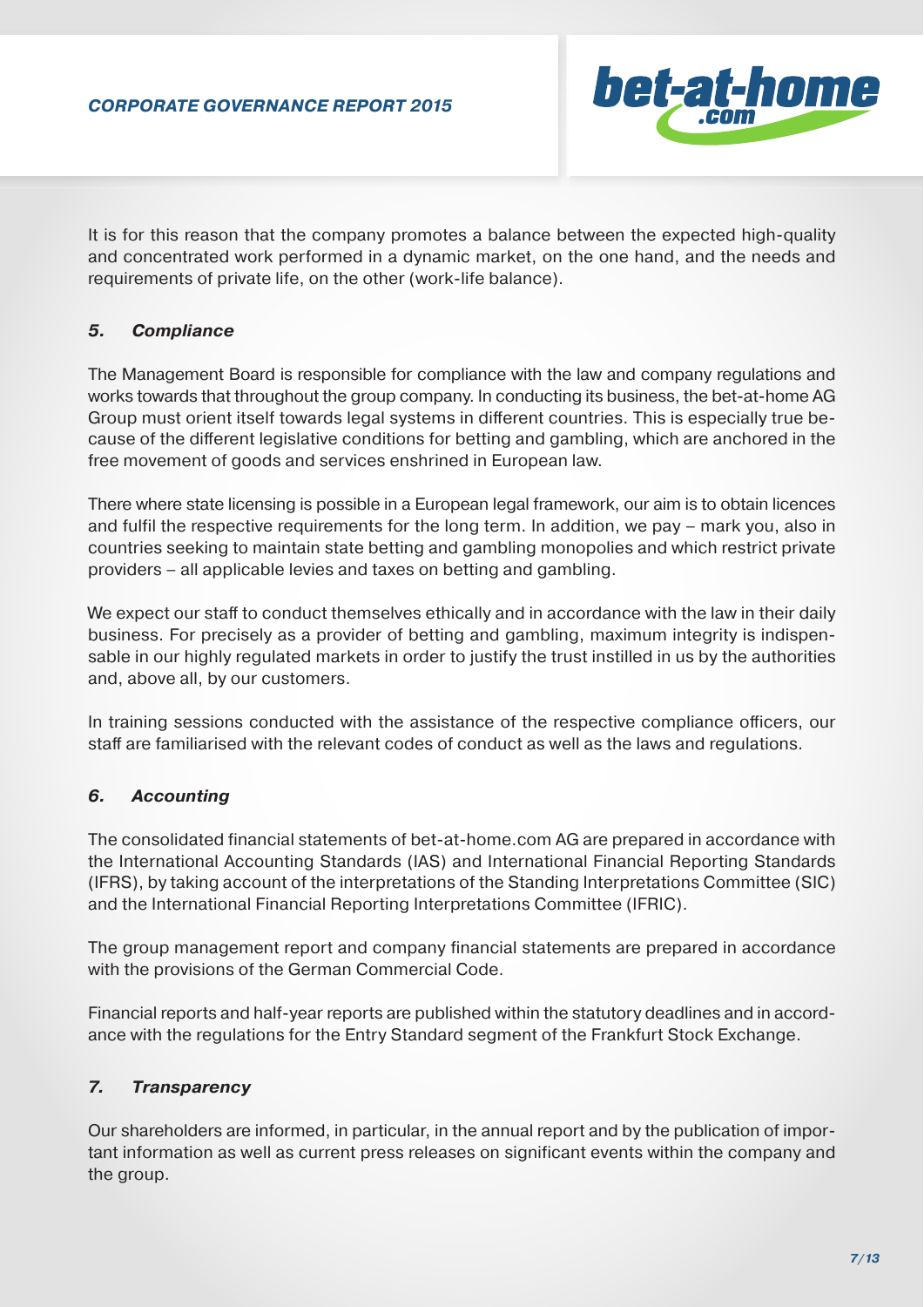

Important information is therefore published in accordance with the rules for the Entry Standard of the Frankfurt Stock Exchange. However, they differ from the provisions of the Securities Trading Act (Wertpapierhandelsgesetzes; WpHG) with regard to publishing insider information (particularly ad-hoc reports in accordance with Section 15 WpHG).

In order to achieve even greater transparency, the Management Board has decided to already observe, to the extent possible, and anchor within the company during the course of 2015, the regulations of WpHG on the publication of insider information, insider lists and trading by managers for their own account. This will also take place in the light of the fact that, by virtue of the market abuse regulation (REGULATION (EU) No 596/2014 OF THE EUROPEAN PARLIAMENT AND OF THE COUNCIL of 16 April 2014), the company will fall within the scope of the related provisions as from 3 July 2016.

## *8. Equal participation of men and women*

It should be noted in this respect that in accordance with Section 76 (4) AktG, the management boards of companies that are listed or subject to co-determination must specify the target percentages of women on both executive levels below the management board. However, bet-at-home.com AG is unable to determine such targets as the company does not have any employees and/or executive levels below the management board.

In accordance with Section 111 (5) AktG, the supervisory boards of companies that are listed or subject to co-determination must specify the target percentages of women on the supervisory and management boards. When determining the targets for its composition, the Supervisory Board specified that one third of the Supervisory Board should be women. This target has been reached at present. The Management Board is currently comprised of two men. As none of the management board contracts are expiring in the near future and there are no plans to add further members to the Management Board, the company is currently not endeavouring to increase the percentage of women on the Management Board.

## *III. Diversity in the Supervisory Board*

### *1. Objectives in the composition of the Supervisory Board*

The company's Supervisory Board consists of three members elected by the shareholders. According to Section 5.4.1 of the Code, the Supervisory Board must be composed in such a way that its members as a group possess the knowledge, ability and expert experience required to perform their tasks in a proper manner. Given the company's specific situation, the Supervisory Board must set specific objectives for its composition which take into account the international activities of the company, potential conflicts of interest, the number of independent Supervisory Board members within the meaning of Section 5.4.2 of the Code, an age limit for members of the Supervisory Board and diversity. These specific objectives must, in particular, provide for an appropriate degree of female representation.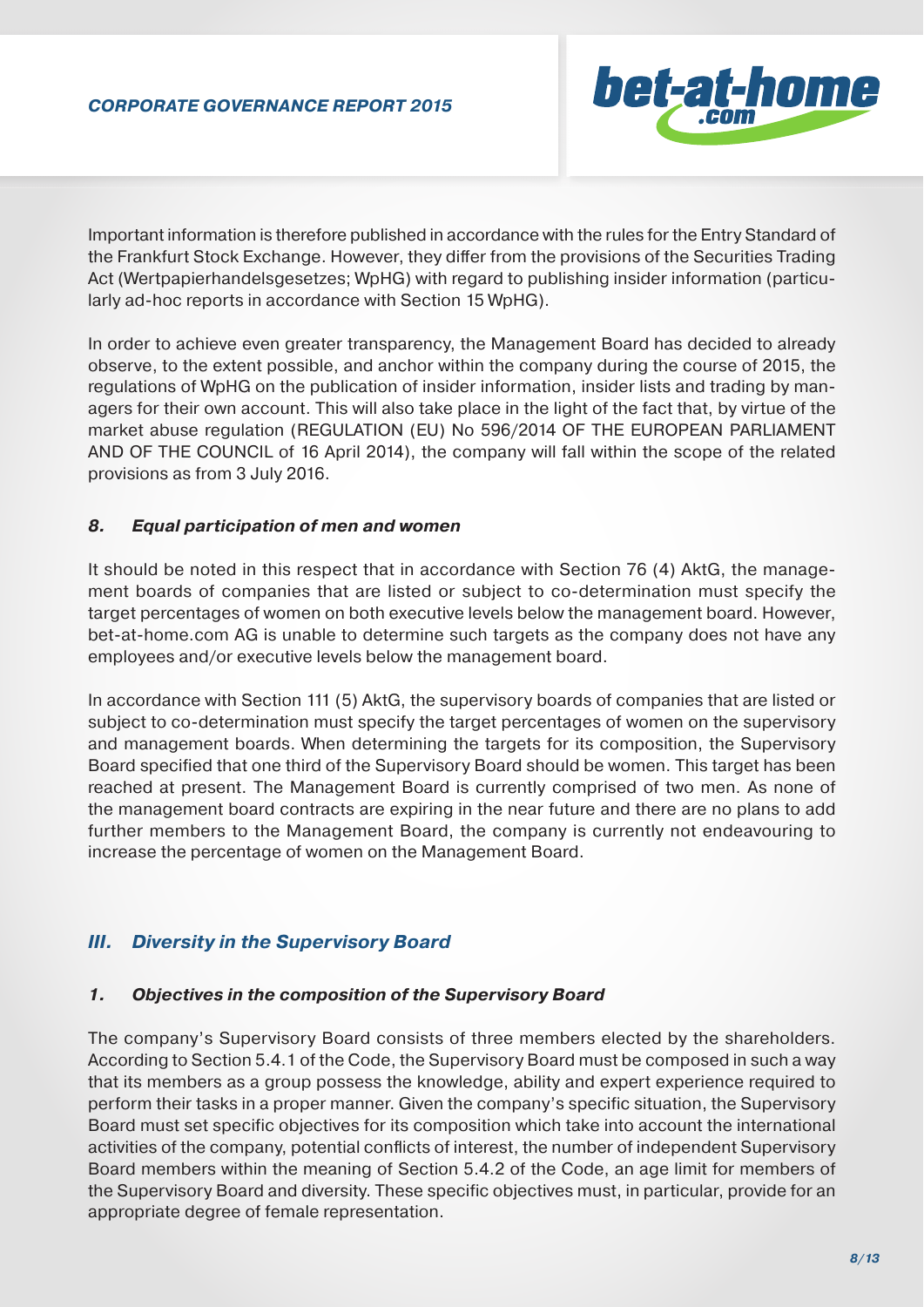

According to Section 5.4.2 of the Code, the Supervisory Board must include what it considers an adequate number of independent members. Within the meaning of this recommendation, a Supervisory Board member is particularly not considered independent if he or she has personal or business relations with the company, its executive bodies, a controlling shareholder or an enterprise associated with the latter which may cause a substantial and not merely temporary conflict of interests. The Supervisory Board may have no more than two former members of the Management Board among its members. Supervisory Board members must not hold directorships or provide advisory services to the company's major competitors.

The Supervisory Board is in agreement with the content of the Code, whereby besides its balanced professional qualification, the Supervisory Board will also have an appropriate degree of internationality and female representation at all times (diversity).

The composition of the Supervisory Board must therefore take account of the fact that bet-at-home.com AG is an innovative and international company and that it relies on modern means of communication over the internet for the provision of its services.

Yet diversity does not mean that a person is nominated as a candidate for the Supervisory Board solely because he or she possesses a certain personal quality; hence, no mandatory quota requirements are imposed.

For companies within the meaning of Section 264d of the German Commercial Code, at least one independent member of the Supervisory Board must, in accordance with Section 100(5) AktG, have expertise in accounting or auditing. Although the company is not a company within the meaning of Section 264d HGB, the Supervisory Board is of the opinion that expertise in the fields of accounting and auditing is required as a diversity criterion.

On 12 March 2015, the Supervisory Board set the following objectives regarding its composition:

- To take into account the international activity of the company and its subsidiaries
- To take into account professional/technical expertise and industry knowledge, especially in relation to online betting and gambling
- Expertise in accounting or auditing
- At least one independent member within the meaning of the current recommendations of the Code
- Prevention of conflicts of interest
- Availability and commitment
- Maximum of three supervisory board positions in non-group companies
- To take into account the age limits defined in the rules of procedure of the Supervisory Board
- A one-third ratio of women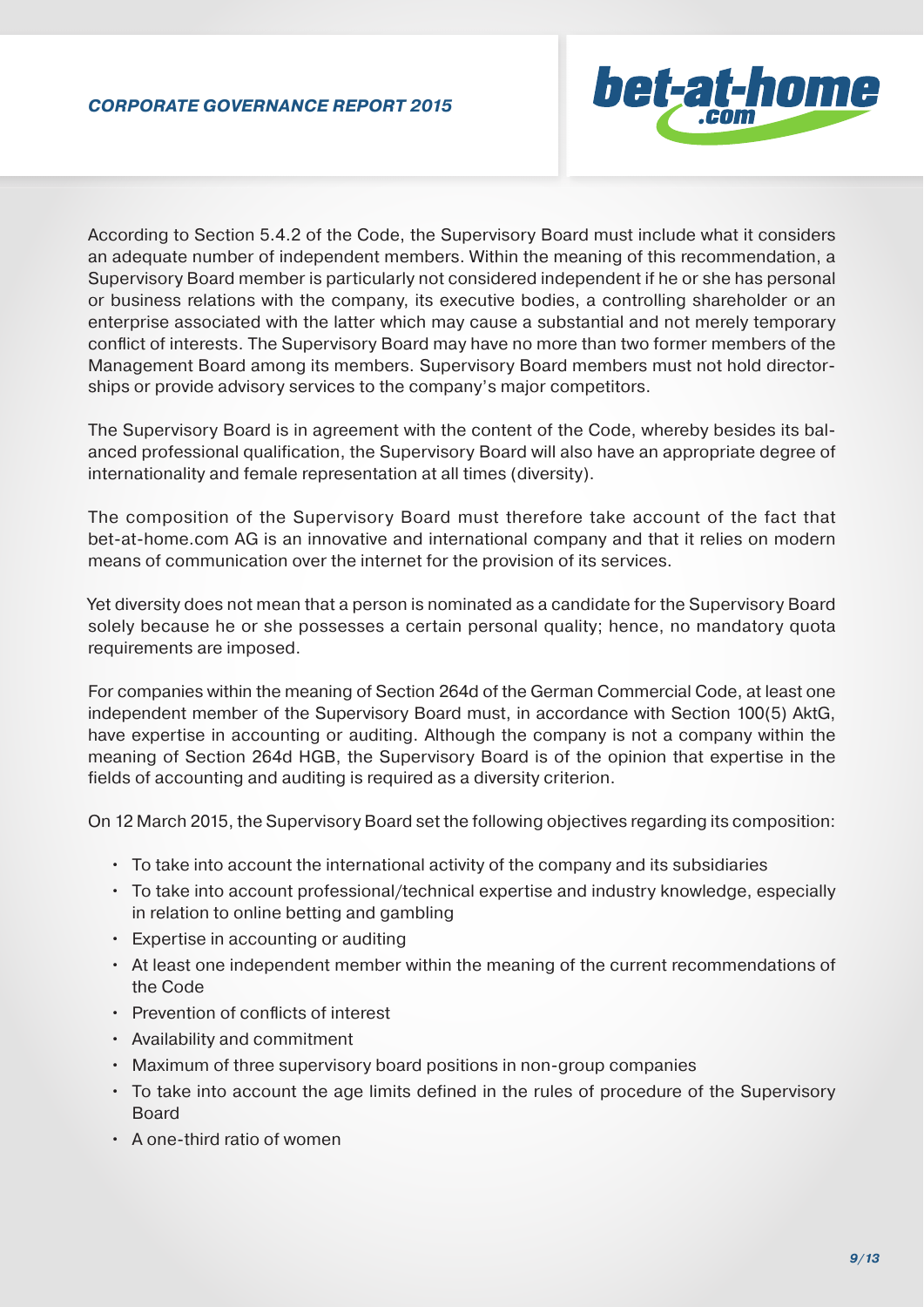

### *2. Status of implementation of these objectives in the view of the Supervisory Board*

All relevant professional competences are represented in the Supervisory Board at present. This holds particularly true for the industry-related requirements as well as in respect of accounting and auditing. Comprehensive experience in the international business community is also present, just as are members from different countries.

Members at present:

- **Mr. Martin Arendts, M.B.L-HSG, lawyer, chairman of the Supervisory Board, is the founder and owner of law firm ARENDTS ANWÄLTE.** Specialised in investment law as well as gambling and betting law, he has a high level of expertise in not only issues of company law, capital market law and corporate governance but also in the main legal issues for bet-at-home.com Group in relation to gambling and betting. Mr. Arendts also has exper tise in accounting and auditing due to his professional activities.
- **Mrs. Isabelle Andres** is CEO of Betclic Everest Group S.A.S., Paris, France. Mrs. Andres is a former member of the management board of Betclic Everest Group S.A.S. As the parent company of bet-at-home.com AG, Betclic Everest Group S.A.S. pools various gam bling and betting activities. Mrs. Andres therefore has excellent, relevant market expertise and accounting knowledge.
- **Mr. Jean-Laurent Nabet** was the head of M&A at Vivendi Universal before working as an investment banker for Deutsche Bank in Paris. As the CEO of Betclic Everest Group S.A.S. and investment manager (Head of Investment) for LOV Group Invest S.A.S., Paris, France, Mr. Nabet has excellent, relevant market expertise and knowledge of the entertainment industry as well as investment and internet business.

All members of the Supervisory Board have sufficient time to perform their tasks. None of the members of the Supervisory Board has exceeded the limit of supervisory board positions held outside the group.

Independence within the Supervisory Board has been preserved. In the estimation of the Management Board and Supervisory Board, the members of the Supervisory Board have no personal or business relations with the company, its executive bodies, a controlling shareholder or an enterprise associated with the latter which could cause a substantial and not merely temporary conflict of interests. Mrs. Andres and Mr. Nabet do occupy positions at Betclic Everest Group S.A.S., which holds the majority of the shares in the company. Yet in the estimation of the Management Board and Supervisory Board, this has not created a substantial and not merely temporary conflict of interests. For there are no ongoing operational relations between Betclic Everest Group S.A.S. and the company. If and when any particular business relations arise, any existing conflicts of interest will be addressed through tried and tested procedures, e.g. abstention from voting. In addition, the relations between Betclic Everest Group S.A.S. and the company are governed by the reporting and auditing duties set out in Sections 312 et sqq. AktG. These audits, especially by the external auditor, have shown that appropriate compensation has been received so far for these business relations.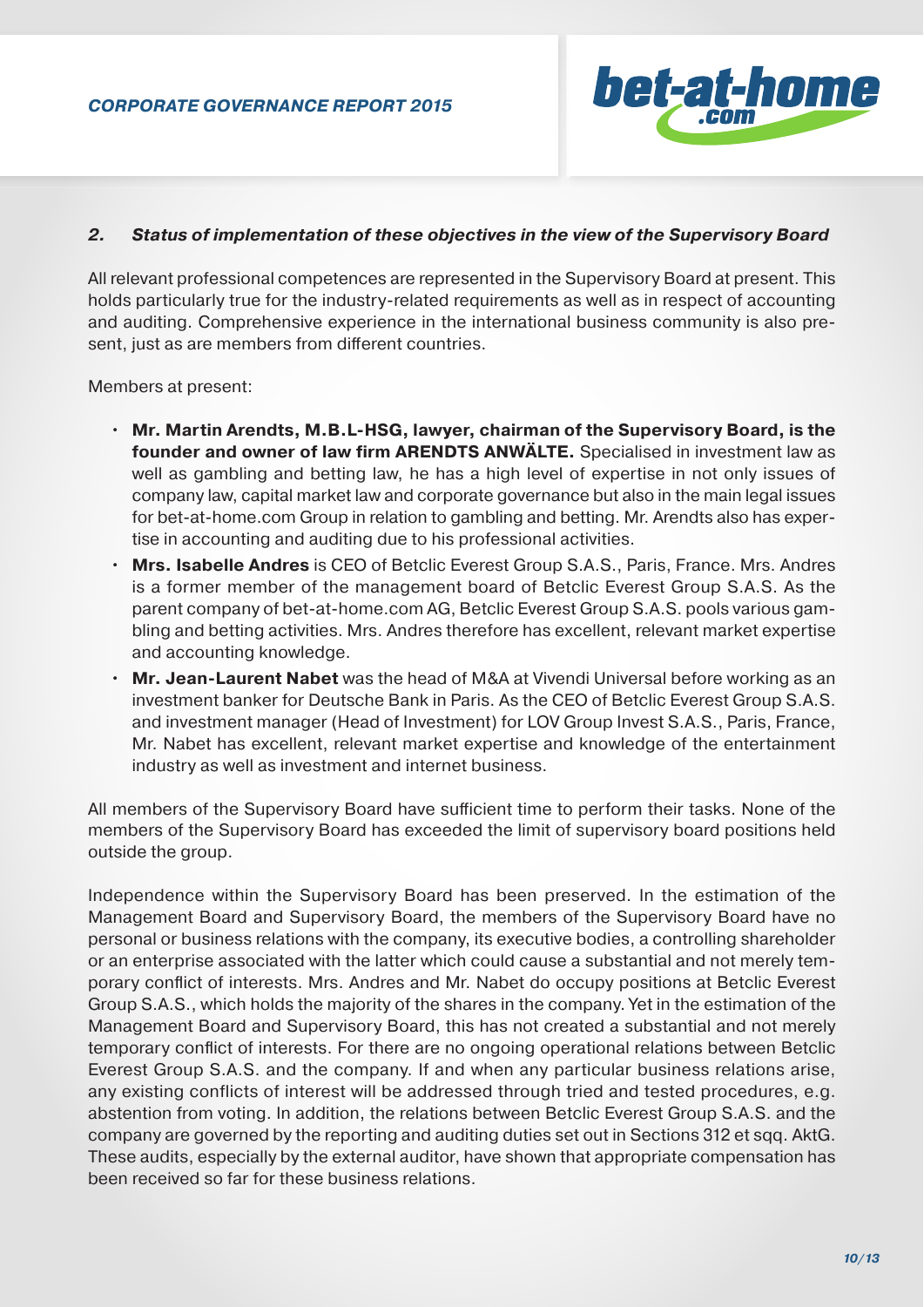

No former members of the Management Board belong to the Supervisory Board. Nor do the incumbent members of the Supervisory Board hold board positions at or provide advisory services to the company's major competitors.

The Supervisory Board will also take the objectives defined for its composition into account to the greatest extent possible in its search for suitable candidates for any premature vacancies on the board and in its nominations for routine elections.

## *IV. Shareholdings of the Management Board and Supervisory Board*

At 31/12/2015, members of the Management Board and Supervisory Board directly or indirectly held the following shares:

### *1. Management Board*

Franz Ömer 3.75% of the share capital.

### *2. Supervisory Board*

Members of the Supervisory Board do not hold any shares in the company.

# *V. Disclosures on share option programmes and similar share-based incentive systems*

There are no share option programmes or similar share-based incentive systems at this time.

### *VI. Compensation report*

### *1. Management Board*

*a) Compensation structure*

The structure and amount of the emoluments of the Management Board are determined by the Supervisory Board. The company has refrained from setting up a separate HR committee as its Supervisory Board consists of three members and there is thus no need for such a committee.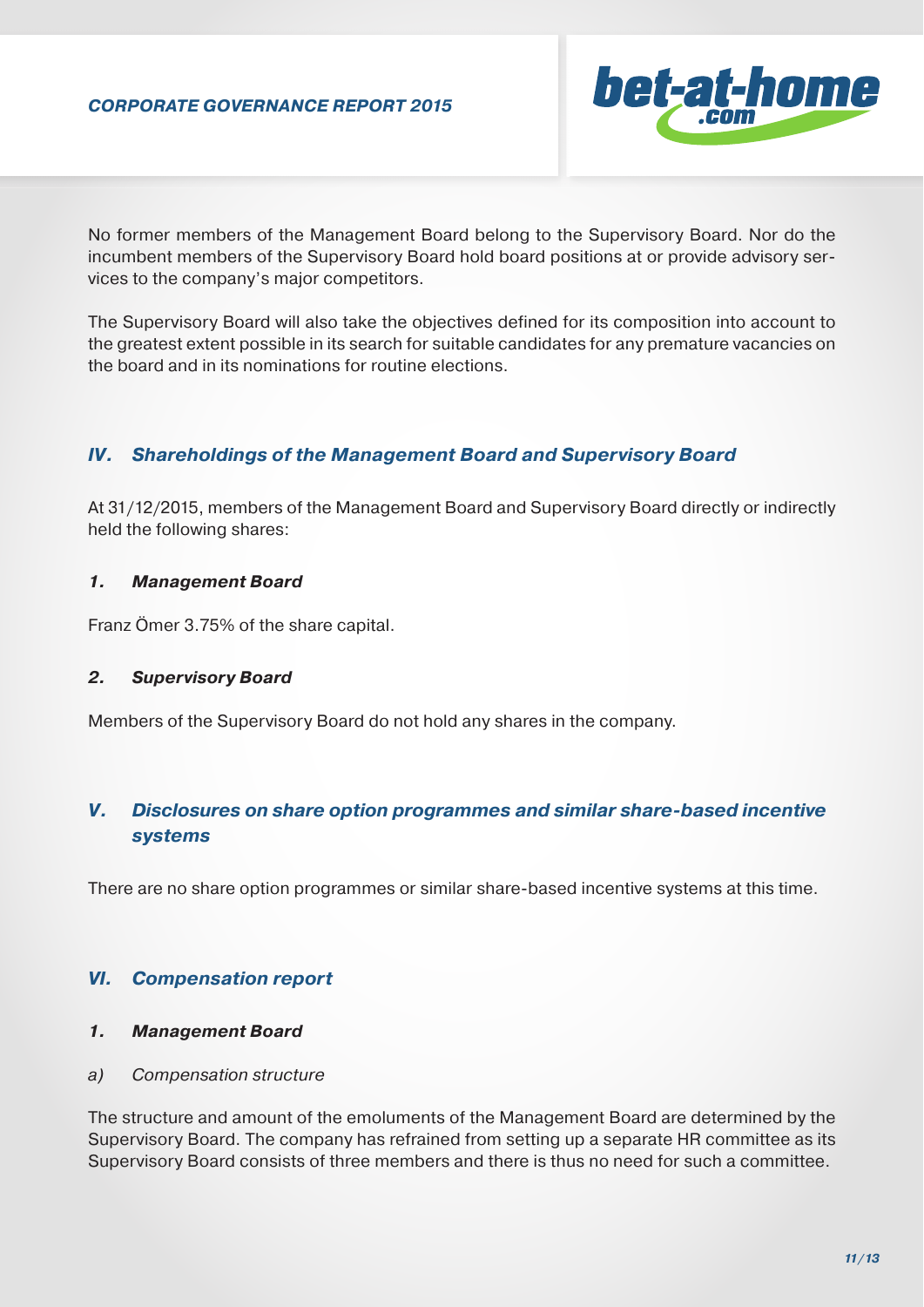

The appropriateness of the compensation defined for the Management Board is regularly tested. This is based on the scope of tasks and responsibilities of the individual members of the Management Board and on other factors such as the size of the company, its net assets, financial position and results of operations as well as its development potential and prospects for the future.

Compensation for members of the Management Board consists of the following components, part of which is granted by bet-at-home.com AG and part by a subsidiary:

- Non-performance-based components
- Annual bonuses
- Performance-based components with long-term incentives or based on multi-year assess ment
- Certain fringe benefits

The granting and the amount of the individual components of compensation, in particular bonuses and other performance-based components, to the respective members of the Management Board are commensurate with the functions and tasks which they perform.

(i) Non-performance-based components

A fixed monthly salary is paid as a non-performance-based component.

(ii) Annual bonuses

The performance relationship of the annual bonuses is based on the key financial ratios taken from the consolidated financial statements. The gross betting and gaming income as well as an earnings component are also taken into account. Given these parameters, the objective is to achieve the performance targets. The income and earnings targets are connected in such a way that both parameters much reach a minimum target to lead together to entitlement to a bonus.

(iii) Performance-based components with long-term incentives or based on multi-year assess ment

Instead of annual bonuses becoming payable in full after one financial year, part of the bonus is paid out if the performance targets set at the beginning of the first year are met in the following year as well.

(iv) Bonus and cap calculation basis

Variable compensation is computed using a base amount and an achievement corridor of from 70% to 150%. The amount is therefore capped at 150%. Subsequent changes to the performance targets are excluded.